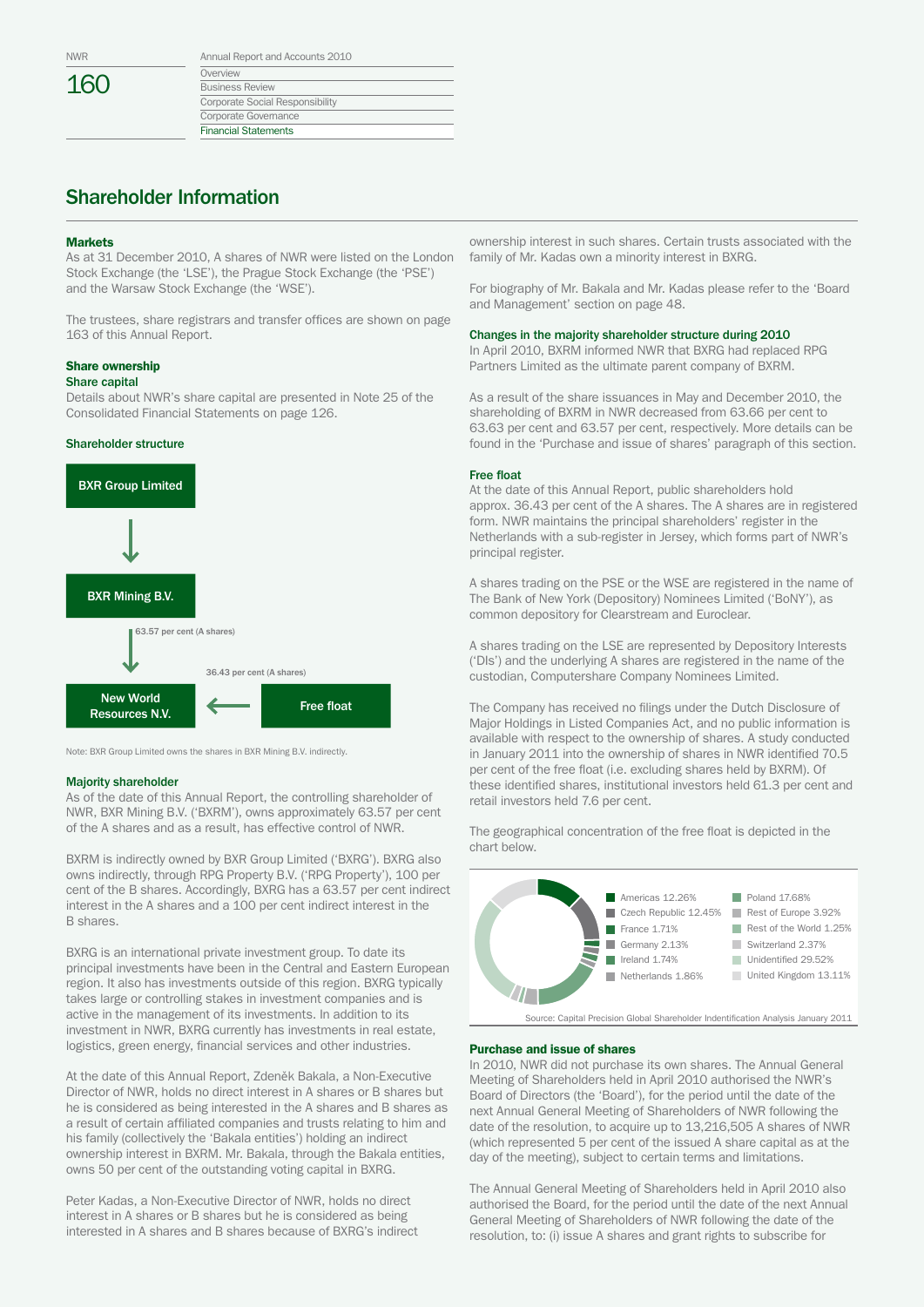| <b>NWR</b> | Annual Report and Accounts 2010        |
|------------|----------------------------------------|
|            | Overview                               |
|            | <b>Business Review</b>                 |
|            | <b>Corporate Social Responsibility</b> |
|            | Corporate Governance                   |
|            | <b>Financial Statements</b>            |

161

A shares; and (ii) exclude or limit any pre-emptive rights with respect to the issue of A shares of granting of rights to subscribe for A shares. Such authorities were limited to the aggregate nominal amount of EUR 5,286,602, being 13,216,505 A shares (which represented five per cent of the issued A share capital as at the day of the meeting).

A further renewal of the authorisations above will be submitted for approval to the Annual General Meeting of Shareholders on 28 April 2011.

The Extraordinary General Meeting of Shareholders held in November 2010 also authorised the Board to: (i) issue A shares and/or grant rights to subscribe for A shares; and (ii) to limit or exclude any pre-emptive rights with respect to the issue of A shares and/or granting of rights to subscribe for A shares. Such authorities are limited to the aggregate nominal amount of EUR 15,866,013.60, being 39,665,034 A shares (which represented approximately 15 per cent of the issued A share capital as at 13 October 2010); and such authorities may only be used for the purpose of one or more equity offerings.

During 2010, the Company issued a total of 368,615 of A shares as follows: in May 2010, NWR issued 103,465 new A shares to the respective Independent Non-Executive Directors under their share plan. In December 2010, NWR issued 265,150 new A shares to the Board's Chairman under his stock option plan.

## Operation of the Annual General Meeting of Shareholders

The powers and operation of the Annual General Meeting of Shareholders are set out by Book 2 of the Dutch Civil Code (*Burgerlijk Wetboek*) and the Company's Articles of Association (the 'Articles of Association'). The description below should be read in conjunction with the Articles of Association and the document is available on the Company's website at: www.newworldresources.eu.

The Annual General Meeting of Shareholders of the Company (the 'General Meeting') shall be held within six months after the end of the Company's financial year. The General Meeting may be called by the Board or by the Board's Chairman. Any person or persons who are together entitled to cast at least one-tenth of the total number of votes that may be cast may request the Board or its Chairman to convene the General Meeting, and state items to be discussed. If neither the Board nor the Chairman convenes the General Meeting such that the meeting is held within four weeks of this request, any of the persons requesting the General Meeting shall be authorised to convene the meeting.

General Meetings shall be held in Amsterdam or Haarlemmermeer (Schiphol Airport). Notice shall be given not later than on the 42nd day prior to the date of the General Meeting. The notice shall be published in national daily distributed newspapers in the Netherlands, the United Kingdom, the Czech Republic and Poland.

The agenda of the General Meeting shall in any case include the discussion of the Annual Report, the adoption of the annual accounts and the discharge of the Directors from liability in relation to the exercise of their duties in the previous financial year, to the extent that such exercise is apparent from the financial statements relating to the previous financial year or other public disclosures prior to the adoption of these financial statements. Shareholders who represent at least 1 per cent of the issued share capital or shares of at least EUR 50 million are entitled to request the Board in writing to place items on the agenda. Such requests must be delivered to the Board

at least 60 days before convening the General Meeting. No valid resolutions can be adopted at the General Meeting in respect of items not specified on the notice.

The General Meeting shall inter alia decide on matters regarding appointment and dismissal of Directors, adoption of the annual accounts, amendments to the Articles of Association, liquidation of the Company and approval of resolutions of the Board regarding a significant change in the identity or nature of the Company or the enterprise, including in any event the transfer of the business or the majority business of NWR to a third party; the conclusion or cancellation of any long-lasting cooperation by NWR or a subsidiary with another entity if such cooperation is of essential importance to NWR; and the acquisition or disposal of a participating interest in the capital of a company with a value of at least one-third of the sum of the assets according to the consolidated balance sheet according to the last adopted annual accounts of NWR, by NWR or a subsidiary.

In addition to the various shareholder rights mentioned in the paragraphs above, holders of B shares and other shareholders representing at least one-tenth of the issued share capital or an aggregate nominal share value of EUR 225,000 may request an investigation into the affairs of the Company (*enqueterecht*) with the Enterprise Chamber of the Court of Appeal in Amsterdam.

Each share confers the right to cast one vote. Resolutions proposed for voting at the General Meeting require an absolute majority of votes. In a tie vote, the proposal shall be rejected. Resolutions to restrict or exclude pre-emptive rights and to reduce the Company's share capital require a majority of at least two-thirds of the votes cast if less than half of the issued share capital is represented. Resolutions to appoint a Director not proposed by the meeting of holders of B shares or the Board shall be adopted by at least a two-thirds majority of the votes cast in a General Meeting in which at least half of the issued share capital is represented. Furthermore, resolutions to amend the Articles of Association or to dissolve the Company other than on the proposal of the Board shall only be valid if adopted in a General Meeting in which at least three-quarters of the issued share capital are represented and with a majority of at least two-thirds of the votes cast. All matters regarding the exercise of voting rights shall be decided by the Chairman of the General Meeting.

Shareholders who hold shares on a predetermined registration date are entitled to attend the General Meeting, vote at the General Meeting and address it. By the shareholders are meant the registered shareholders, holders of B shares, holders of A shares listed on the LSE represented by DIs and beneficial holders of A shares listed on the WSE or the PSE ('Listed Shares'). Holders of DIs and beneficial holders of Listed Shares shall contact the bank or broker through which they hold their DIs or Listed Shares for information on how to: (i) exercise their voting rights in writing; (ii) attend the General Meeting and exercise their voting rights in person; or (iii) authorise another person to attend the General Meeting and to exercise voting rights on their behalf. The registration date for the Annual General Meeting of Shareholders of 28 April 2011 is 28 days before the meeting, i.e. on 31 March 2011. The Board may decide that shareholders entitled to vote may, within a period prior to the General Meeting to be set by the Board, which period cannot begin prior to the registration date, cast their votes electronically in a manner to be decided by the Board.

To the best of the Company's knowledge, there is no agreement involving a shareholder of NWR that could lead to a restriction of the transferability of shares or of voting rights on shares.